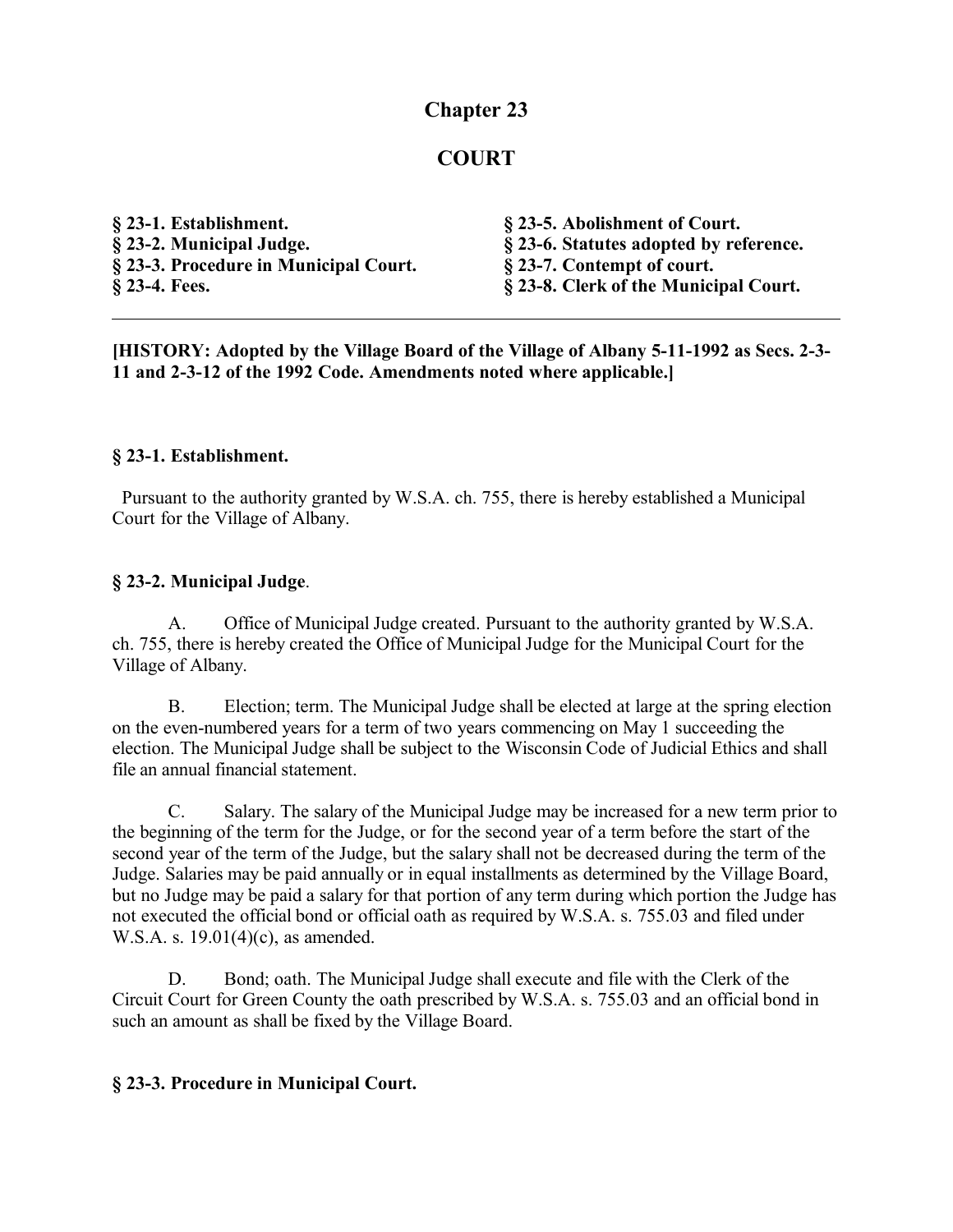A. The procedure in Municipal Court for the Village of Albany shall be as provided in this section and state law, including, but not by way of limitation, W.S.A. chs. 61, 66, 755 and 800.[1](#page-1-0)

B. The Municipal Court shall be open as determined by the Municipal Judge.

C. The Municipal Judge shall keep his office and hold court in the Municipal Building.

D. If the Municipal Judge is temporarily absent, sick or disabled, the provisions of W.S.A. s. 800.06(1) shall apply, and if the Municipal Judge becomes incompetent, unable or fails to act, or in the event of a vacancy, the provisions of W.S.A. s. 800.06(2) shall apply. Any substitute Municipal Judge designated or assigned hereunder shall be compensated as authorized by the Village Board. The Municipal Judge shall satisfy all continuing education requirements for municipal judges.

E. Upon the proper and timely written request for substitution of the Municipal Judge, the provisions of W.S.A. s. 800.05 shall apply.

F. The procedures of the Municipal Court shall be in accord with the applicable village ordinances. The Court shall abide by the Wisconsin Rules of Evidence and shall abide by the Uniform State Traffic Deposit Schedule. In nontraffic matters, the Chief of Police shall draft a bond schedule, which shall become effective upon approval by the Village Board. No bond shall exceed the maximum penalty which could be imposed for the ordinance violation.

## **§ 23-4. Fees.**

A. Bonds for appearance, partial payments and other funds collected by the Court shall be treated as escrow funds and deposited with the Village Clerk-Treasurer.

B. The Clerk of the Municipal Court shall collect all forfeitures and costs in any action or proceeding before him and shall pay over such moneys to the Village Clerk-Treasurer not later than the end of each month. At the time of payment, the Municipal Court Clerk shall report to the Village Clerk-Treasurer the title of the action, the offense for which the forfeiture was imposed and the total amount of the forfeiture, fees, penalty assessments and costs, if any. The Village Clerk-Treasurer shall disburse the fees as provided in W.S.A. s. 814.65 and disburse any penalty assessments pursuant to W.S.A. s. 66.12(1)(b).

# **§ 23-5. Abolishment of Court.**

 The Village Board may, by ordinance or by law, abolish the Municipal Court at the end of any term for which the Judge has been elected.

# **§ 23-6. Statutes adopted by reference.**

W.S.A. chs. 755 and 800 are hereby adopted by reference.

# **§ 23-7. Contempt of court.**

<span id="page-1-0"></span><sup>&</sup>lt;sup>1</sup> Editor's Note: Amended at time of adoption of Code (see Ch. 1, General Provisions, Art. I).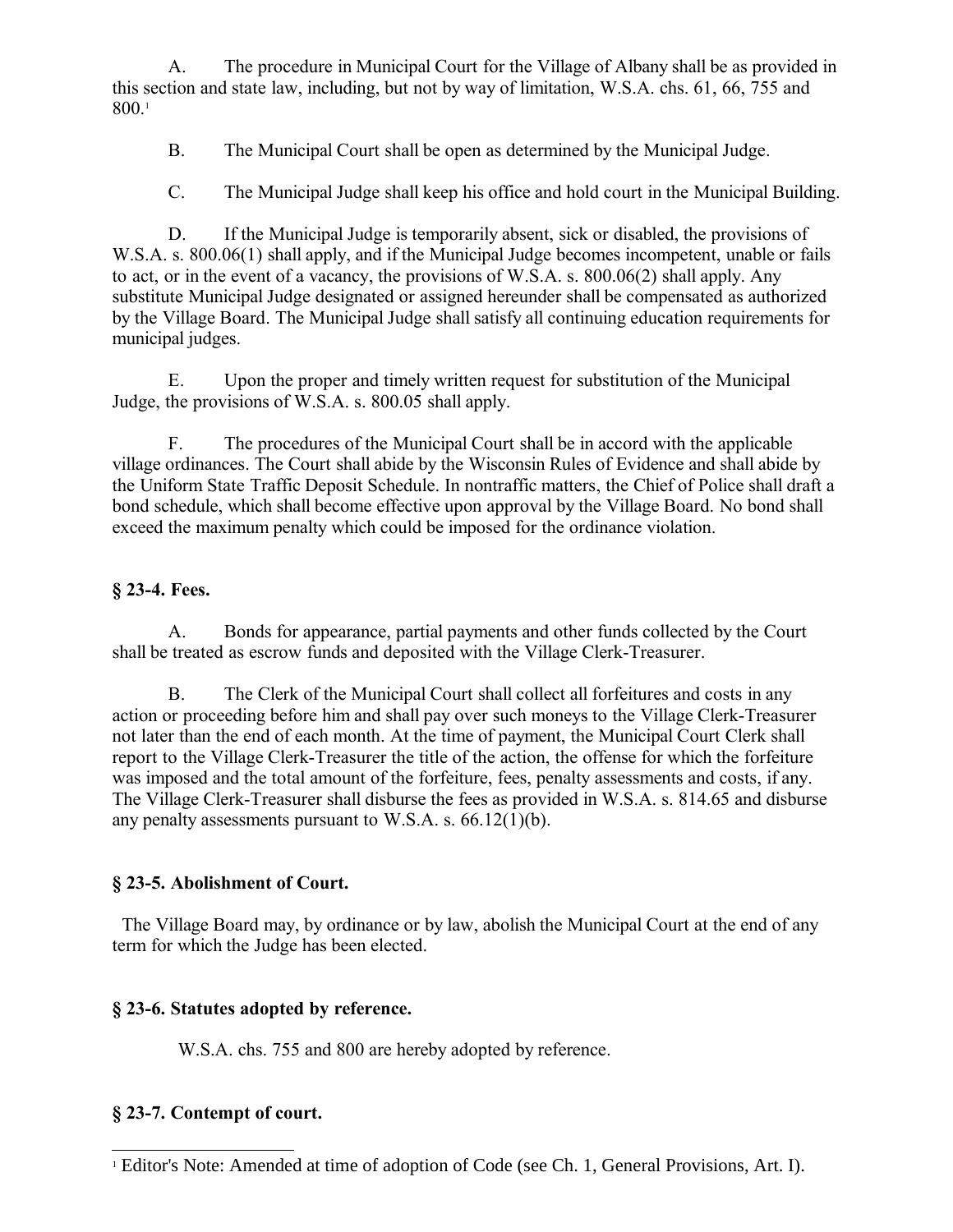A. The Municipal Judge may punish for contempt of Municipal Court for the Village of Albany persons guilty of either of the following acts:

(1) Intentional misconduct in the presence of the court which interferes with a court proceeding or with the administration of justice or which impairs the due respect for the Court.

(2) Intentional disobedience, resistance or obstruction of authority, process or order of the Municipal Court.

B. No person may be punished for contempt before a Municipal Judge until an opportunity has been given the person to be heard in his or her defense. If the contempt alleged involves disrespect or criticism of a Municipal Judge, that Judge is disqualified from presiding at the trial of contempt unless the person charged consents to the Judge presiding at the trial. For the purpose of hearing a person's defense, the Municipal Judge may, if the alleged defendant does not appear for trial, issue a warrant for the person to be brought before the Municipal Judge.

State Law Reference: W.S.A. chs. 755 and 800.

### **§ 23-8. Clerk of the Municipal Court.**

A. Appointment. The Municipal Judge shall, in writing, appoint a Clerk of the Municipal Court. The Clerk's salary shall be fixed by the Village Board. The Clerk of the Municipal Court shall hold office for an indefinite term of office. The Clerk shall, before entering upon the duties of his office, take the oath provided by W.S.A. s. 19.01 and give such bond as the Board may require. The oath and bond of the Clerk of Municipal Court shall be filed with the Village Clerk-Treasurer. The cost of such bond shall be paid by the Village.

- B. Duties. The Court Clerk shall:
	- (1) File and review citations and complaints, assuring their correctness.

(2) Reply to departmental mail concerning routine matters as prescribed by the Municipal Judge.

(3) Assign docket numbers to citations and complaints, type the docket sheets and gather all material pertinent to cases.

- (4) Determine and schedule court dates and facilities.
- (5) Communicate with law officers, attorneys and defendants regarding court

proceedings.

- (6) Balance dockets at the conclusion of court proceedings.
- (7) Prepare and mail warrants and summons.
- (8) Prepare a monthly report of financial activities.
- (9) Assist in the collection of traffic bonds.
- (10) Prepare necessary communications for jury trials and transfers to Circuit Court.